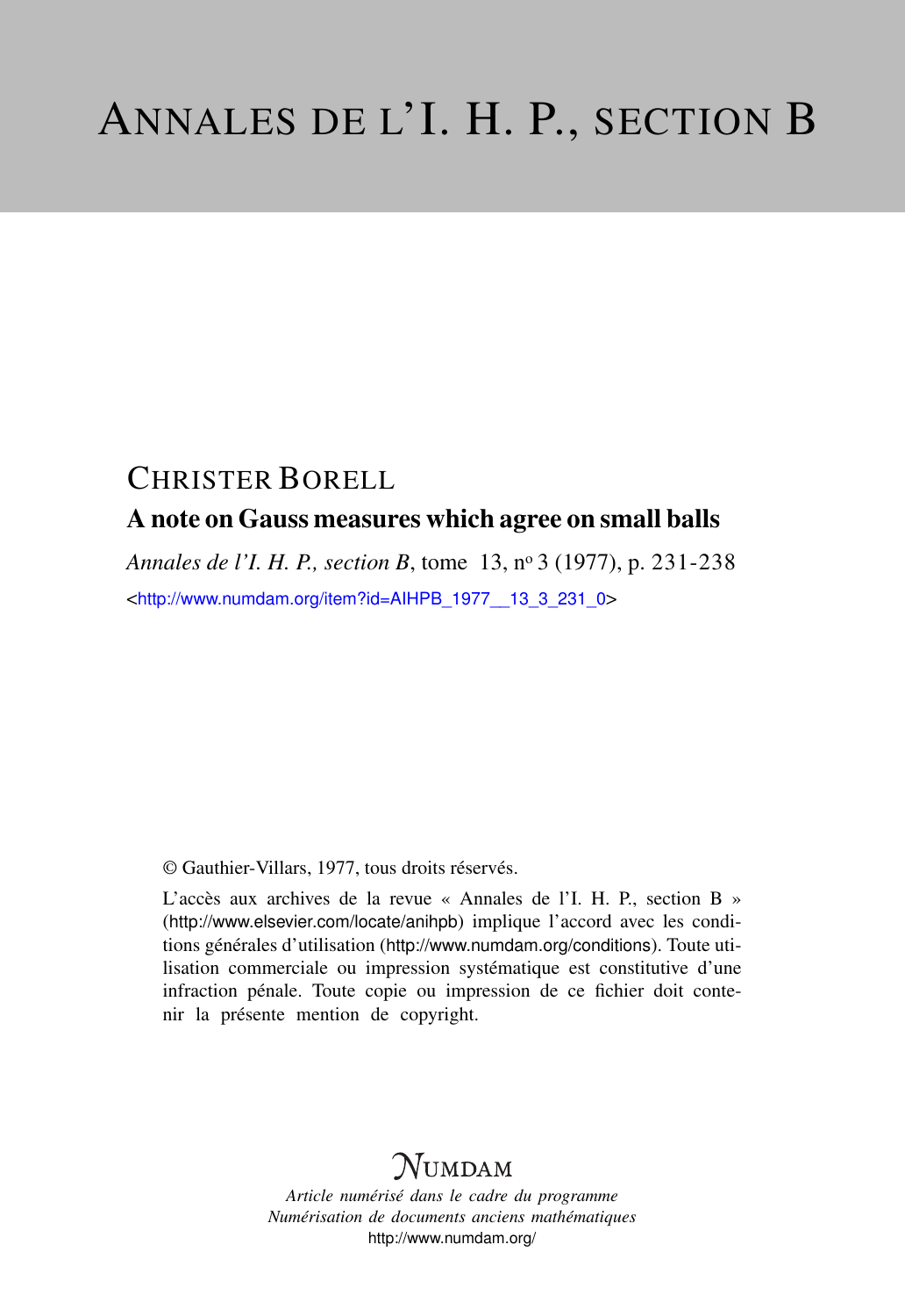## A note on Gauss measures which agree on small balls

 $b**v**$ 

Christer BORELL

#### 1. INTRODUCTION

There exist a compact metric space K and two singular Radon probability measures on K which agree on all balls  $(5]$ , Th. II,  $[4]$ ). Therefore, since K is isometric to a compact subset of the Banach space  $C(K)$ , we can find two singular Radon probability measures  $\mu$  and  $\nu$  on C(K) satisfying the condition

(C<sub>0</sub>) for every 
$$
a \in C(K)
$$
 there exists a  $\delta > 0$  such that  
 $\mu(B(a; r)) = \nu(B(a; r)), \qquad 0 < r < \delta$ .

Here  $B(a; r)$  denotes the closed ball of centre a and radius r. (Compare [6], p. 326, and [9].)

The main result of this note shows that two Gaussian Radon measures on  $C(K)$  (or any Banach space) coincide whenever the condition  $(C_0)$ holds (Theorem 3.1). Moreover, we prove that two Gaussian Radon measures on a Banach space are equal, if they agree on all balls of radius one (Theorem 3.2). The same theorem also gives a positive result for dual Banach spaces, equipped with the weak\* topology.

Finally, I am grateful to J. Neveu, H. Sato and F. Topsøe for a very stimulating exchange of ideas about the group of problems considered in this note.

#### 2. THE REPRODUCING KERNEL HILBERT SPACE OF A GAUSSIAN RADON MEASURE

In this section it will always be assumed that E is a fixed locally convex Hausdorff vector space over  $\mathbb R$ . The class of all (centred) Gaussian Radon

Annales de l'Institut Henri Poincaré - Section B - Vol. XIII, n° 3 - 1977.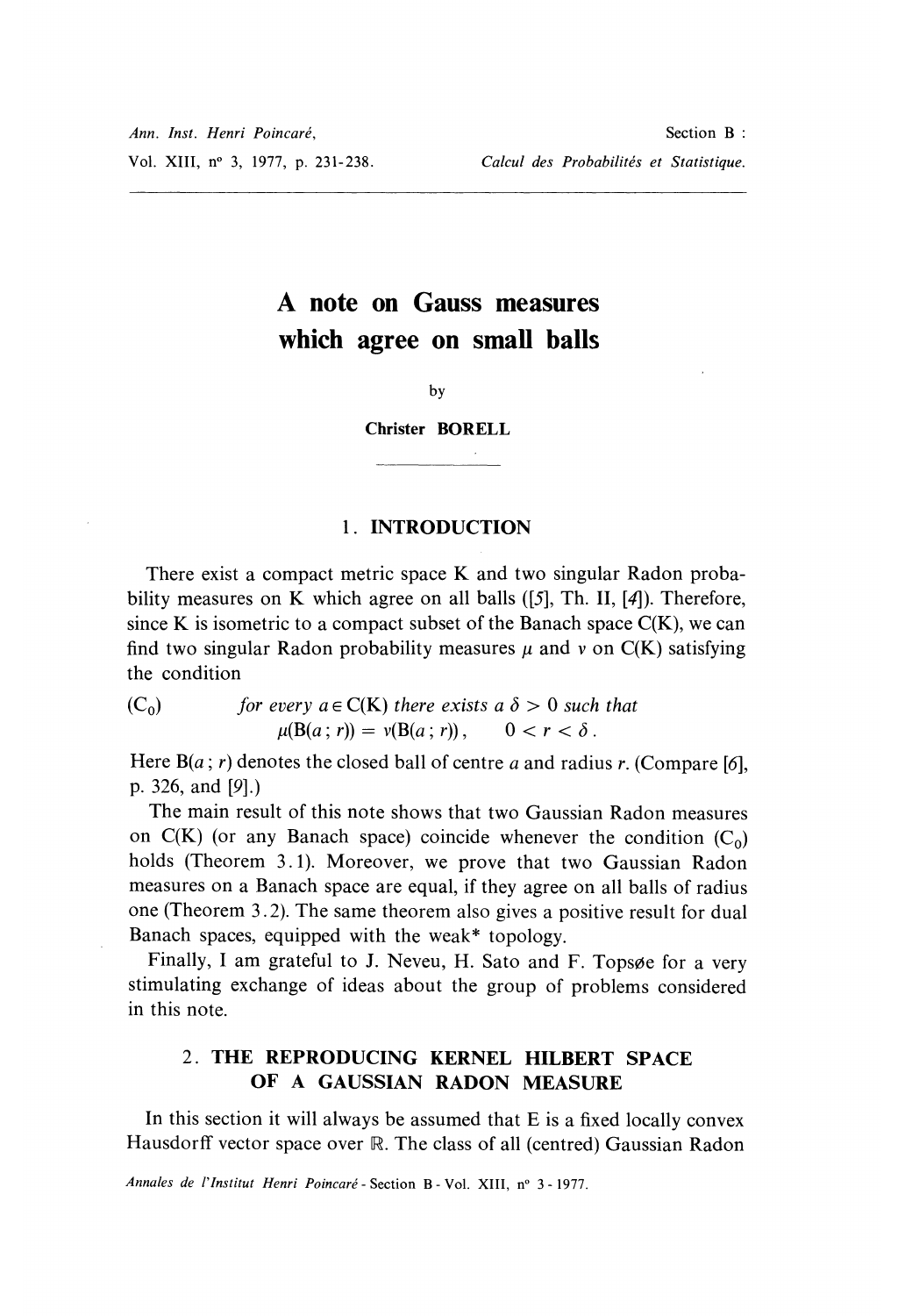measures on E is denoted by  $\mathscr{G}(E)$  ( $\mathscr{G}_0(E)$ ). In the following, all non-trivial statements will either be proved or, otherwise, they can be found in e. g. [3].

Let  $\mu \in \mathscr{G}(E)$  be fixed and denote by b the barycentre of  $\mu$ . Set  $\mu_0(.) = \mu(.) + b$  and  $E'_2(\mu) =$  the closure of E' in  $L_2(\mu_0)$ , respectively. Then for every  $\eta \in E'_2(\mu)$ , the measure  $\eta \mu_0$  has a barycentre  $\Lambda(\eta) \in E$ . The map  $\Lambda : E'_2(\mu) \to E$  is injective. Its range is denoted by H( $\mu$ ). For brevity we write  $\Lambda^{-1}h = \tilde{h}$ ,  $h \in H(\mu)$ . Obviously, the scalar product

$$
\langle h, k \rangle_{\mu} = \int \tilde{h} \tilde{k} d\mu_0, \qquad h, k \in H(\mu),
$$

makes  $H(\mu)$  into a Hilbert space, the so-called reproducing kernel Hilbert space of  $\mu$ . The closed unit ball  $O(\mu)$  of  $H(\mu)$  is a compact subset of E. Moreover,

$$
\max_{\mathcal{O}(\mu)} \xi^2 = \int \xi^2 d\mu_0, \qquad \xi \in \mathcal{E}'.
$$

Observing that

$$
\int \exp (i\xi) d\mu_0 = \exp \left(-\frac{1}{2} \int \xi^2 d\mu_0\right), \qquad \xi \in \mathcal{E}'.
$$

we have the following useful

**THEOREM** 2.1. — Let  $\mu$ ,  $v \in \mathscr{G}_0(E)$ . Then  $\mu = v$  if  $O(\mu) = O(v)$ .

Our strategy from now on will be to determine  $O(\mu)$  from measures of sufficiently many « balls ». A weak result in this direction follows from e. g. [3], Th. 10. l. Theorems 2. 2 and 2. 3 below yield stronger conclusions.

Before proceeding, let us introduce

$$
||a||_{\mu}^{2} = \begin{cases} \langle a, a \rangle_{\mu}, & a \in H(\mu), \\ +\infty, & a \in E\setminus H(\mu). \end{cases}
$$

Moreover, in the following, measurable always means Borel measurable.

**THEOREM** 2.2. — Let  $\mu \in \mathscr{G}_0(E)$  and suppose V is a bounded, symmetric, convex, and measurable subset of E such that  $\mu(rV) > 0$ ,  $r > 0$ . Then

(2.1) 
$$
\lim_{r \to 0^+} \frac{\mu(a + rV)}{\mu(rV)} = \exp\left(-\frac{1}{2}||a||_{\mu}^2\right), \qquad a \in E.
$$

In many special cases, the behaviour of  $\mu(rV)$  for small  $r > 0$  is known. For example, J. Hoffmann-Jørgensen [7] and L. A. Shepp [8] give some very precise estimates when E is a Hilbert space and V the unit ball of E.

To prove Theorem 2.2, we need two lemmas.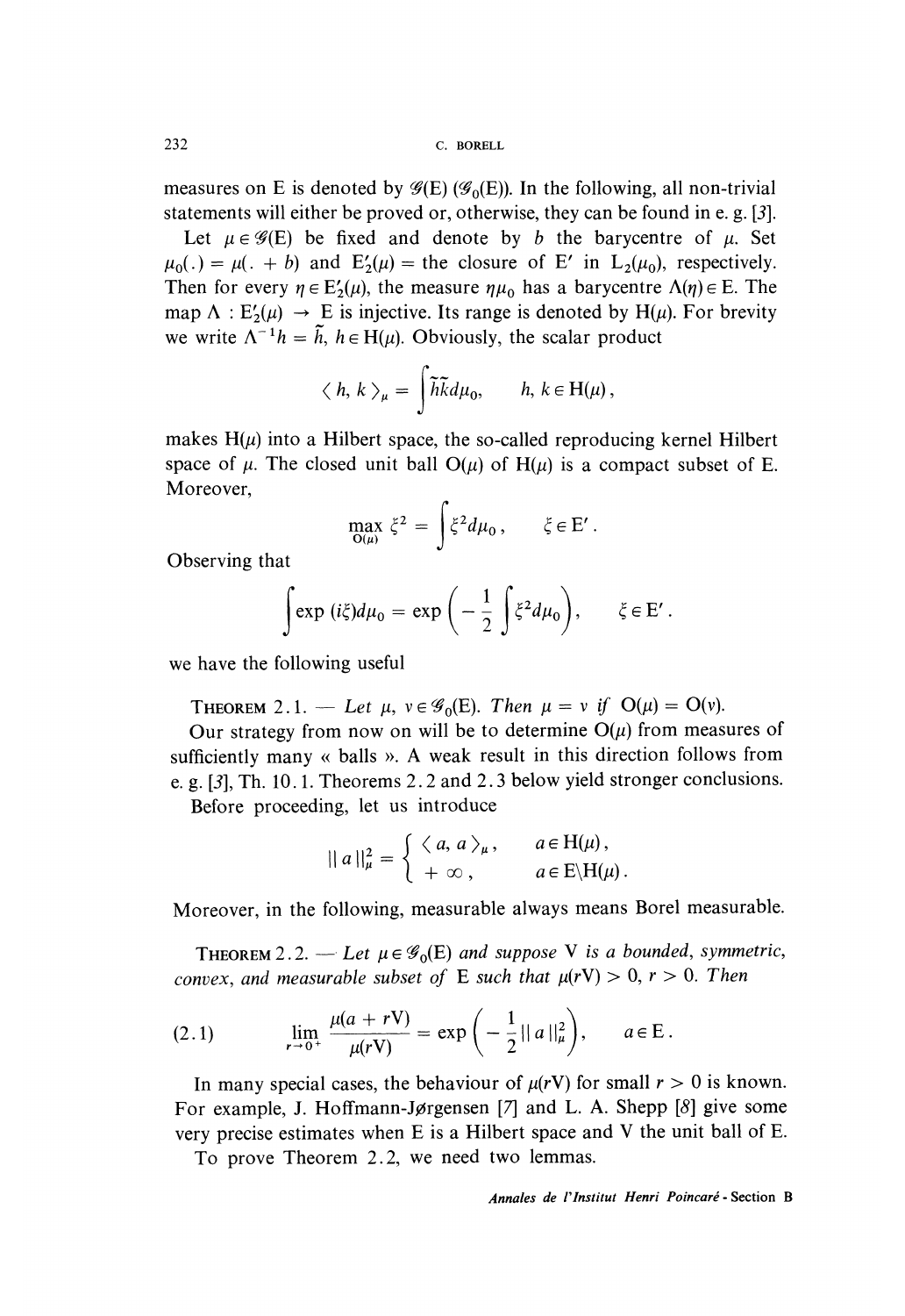LEMMA 2.1.  $-$  [3], Cor. 2.1 (Cameron-Martin's formula). For any  $\mu \in \mathscr{G}_{0}(E)$ 

$$
\mu(. - h) = \left[ \exp \left( \tilde{h} - \frac{1}{2} ||h||_{\mu}^{2} \right) \right] \mu(.), \quad h \in H(\mu).
$$

LEMMA 2.2. - [2], Cor. 2.1, Th. 6.1. For any  $\mu \in \mathscr{G}_0(E)$ 

$$
\mu_*(\lambda A + (1 - \lambda)B) \ge \mu^{\lambda}(A)\mu^{1 - \lambda}(B), \qquad 0 < \lambda < 1,
$$

for all measurable subsets A and B of E.

In particular,

$$
\mu(a + A) \leq \mu(A), \qquad a \in E,
$$

whenever A is symmetric, convex, and measurable subset of E.

**PROOF OF THEOREM** 2.2. — Let us first assume that  $a \in H(\mu)$ . By the Cameron-Martin formula, we have

(2.2) 
$$
\mu(a + rV) = \exp\left(-\frac{1}{2}||a||_{\mu}^{2}\right)\int_{rV} \exp(-\tilde{a})d\mu.
$$

Moreover, the Jensen inequality yields

$$
\int_{rV} \exp(-\tilde{a})d\mu \geq \mu(rV) \exp\left(-(\mu(rV))^{-1} \int_{rV} \tilde{a}d\mu\right).
$$

Since

$$
\int_{rV} \tilde{a} d\mu = 0,
$$

it follows that

$$
\lim_{r\to 0^+}\frac{\mu(a+r\mathbf{V})}{\mu(r\mathbf{V})}\geq \exp\bigg(-\frac{1}{2}||a||_{\mu}^2\bigg).
$$

We now prove the estimate

$$
(2.3) \qquad \qquad \overline{\lim_{r \to 0^+}} \frac{\mu(a + rV)}{\mu(rV)} \le \exp\left(-\frac{1}{2}||a||_{\mu}^2\right).
$$

To this end let  $\xi \in E'$  be fixed and set  $h = \Lambda \xi$ . Then (2.2) gives

$$
\mu(a + rV) \leq \left[\exp\left(-\frac{1}{2}||a||_{\mu}^{2} - \inf_{rV}\xi\right)\right]\int_{rV} \exp\left(\xi - \tilde{a}\right)d\mu.
$$

Moreover, the Cameron-Martin formula yields

$$
\int_{rV} \exp\left(\xi - \tilde{a}\right) d\mu = \mu(a - h + rV) \exp\left(\frac{1}{2}||h - a||_{\mu}^{2}\right).
$$

Vol. XIII, n° 3 - 1977.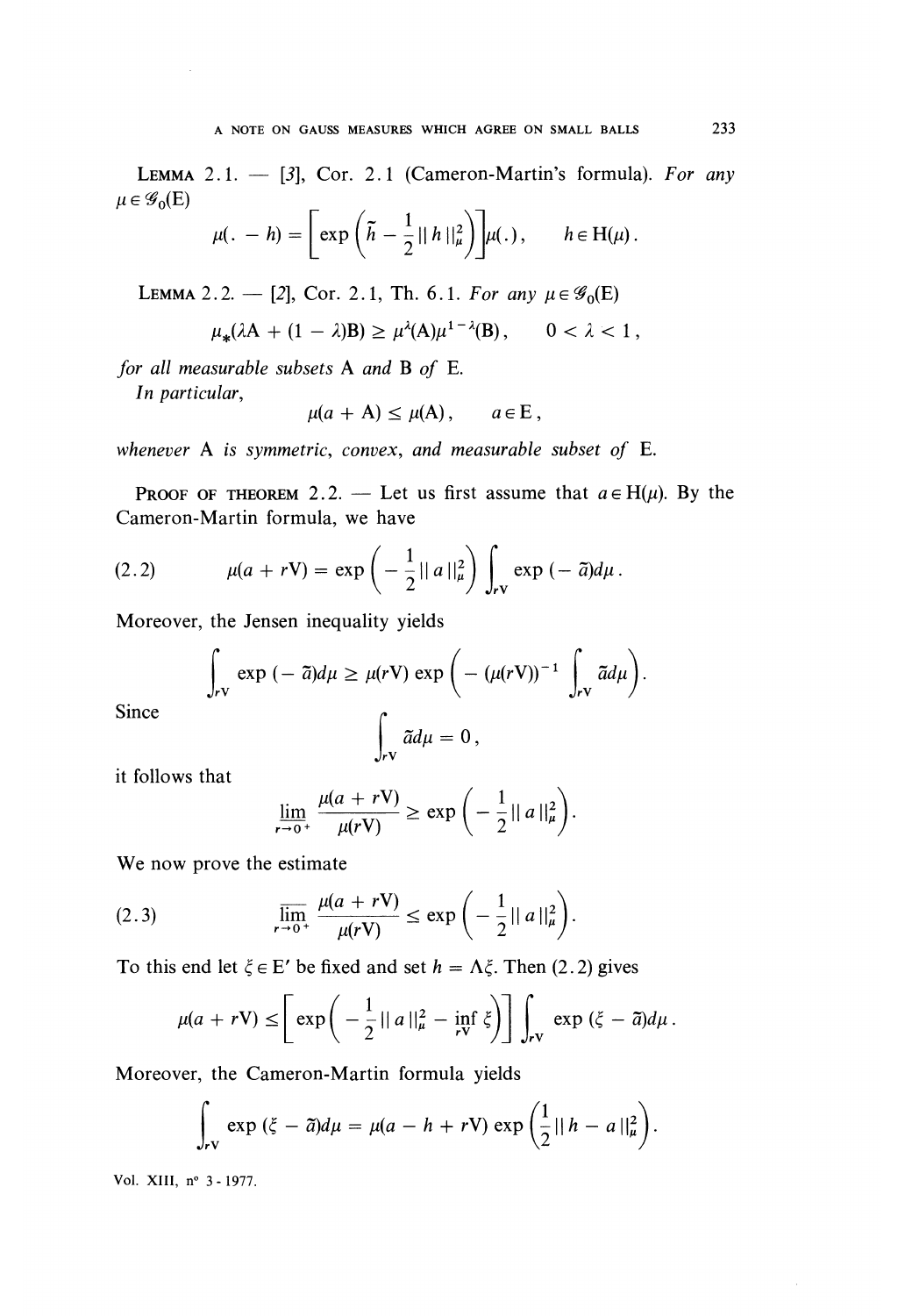234 C. BORELL

By applying Lemma 2.2, we have

$$
\frac{\mu(a + rV)}{\mu(rV)} \le \exp\bigg(-\frac{1}{2}||a||_{\mu}^{2} - \inf_{rV} \xi + \frac{1}{2}||h - a||_{\mu}^{2}\bigg),
$$

and hence

$$
\overline{\lim_{r \to 0^+} \frac{\mu(a + rV)}{\mu(rV)}} \le \exp\left(-\frac{1}{2} ||a||_{\mu}^2 + \frac{1}{2} ||h - a||_{\mu}^2\right).
$$

By choosing  $\xi \in E'$  close to  $\tilde{a}$  in  $E'_2(\mu)$ , the estimate (2.3) follows at once. This proves (2.1) when  $a \in H(u)$ .

Let now  $a \in \text{supp } (\mu) \setminus H(\mu)$ . Then, for every  $n \in \mathbb{N}$ , there exists  $a \xi_n \in E'$ such that

$$
\xi_n^2(a) > (n+1) \int \xi_n^2 d\mu
$$

and

$$
\int \xi_n^2 d\mu = 1
$$

respectively. Set  $a_n = \xi_n(a) \Lambda \xi_n$  and note that

$$
a_n + rV \supseteq \frac{1}{2}(a + rV) + \frac{1}{2}(2a_n - a + rV).
$$

By applying Lemma 2.2, we have

(2.4) 
$$
\mu^2(a_n + rV) \ge \mu(a + rV)\mu(2a_n - a + rV).
$$

Furthermore, observing that  $\mu$  is symmetric, the Cameron-Martin formula yields

$$
\mu(2a_n - a + r\mathbf{V}) = \left[\exp\left(-2||a_n||_{\mu}^2\right)\right] \int_{a+r\mathbf{V}} \exp\left(2\tilde{a}_n\right) d\mu.
$$

Since  $||a_n||_{\mu}^2 = \xi_n^2(a)$  and  $\tilde{a}_n = \xi_n(a)\xi_n$ , respectively, we get

$$
\mu(2a_n - a + rV) \geq [\exp(2 \inf_{a+rV} \xi_n(a)(\xi_n - \xi_n(a)))]\mu(a + rV).
$$

Using (2.4), it follows that

$$
\overline{\lim_{r \to 0^+}} \frac{\mu(a_n + rV)}{\mu(rV)} \ge \overline{\lim_{r \to 0^+}} \frac{\mu(a + rV)}{\mu(rV)}
$$

Here, by the first part of the proof, the left-hand side equals  $\exp(-\xi_n^2(a)/2)$ . Clearly, this expression converges to zero as  $n$  tends to plus infinity. This proves (2.1) when  $a \in \text{supp } (\mu) \setminus H(\mu)$ . Finally, the case  $a \in E \setminus \text{supp } (\mu)$  is trivial. This completes the proof of Theorem 2.2.

Annales de 1'Institut Henri Poincaré - Section B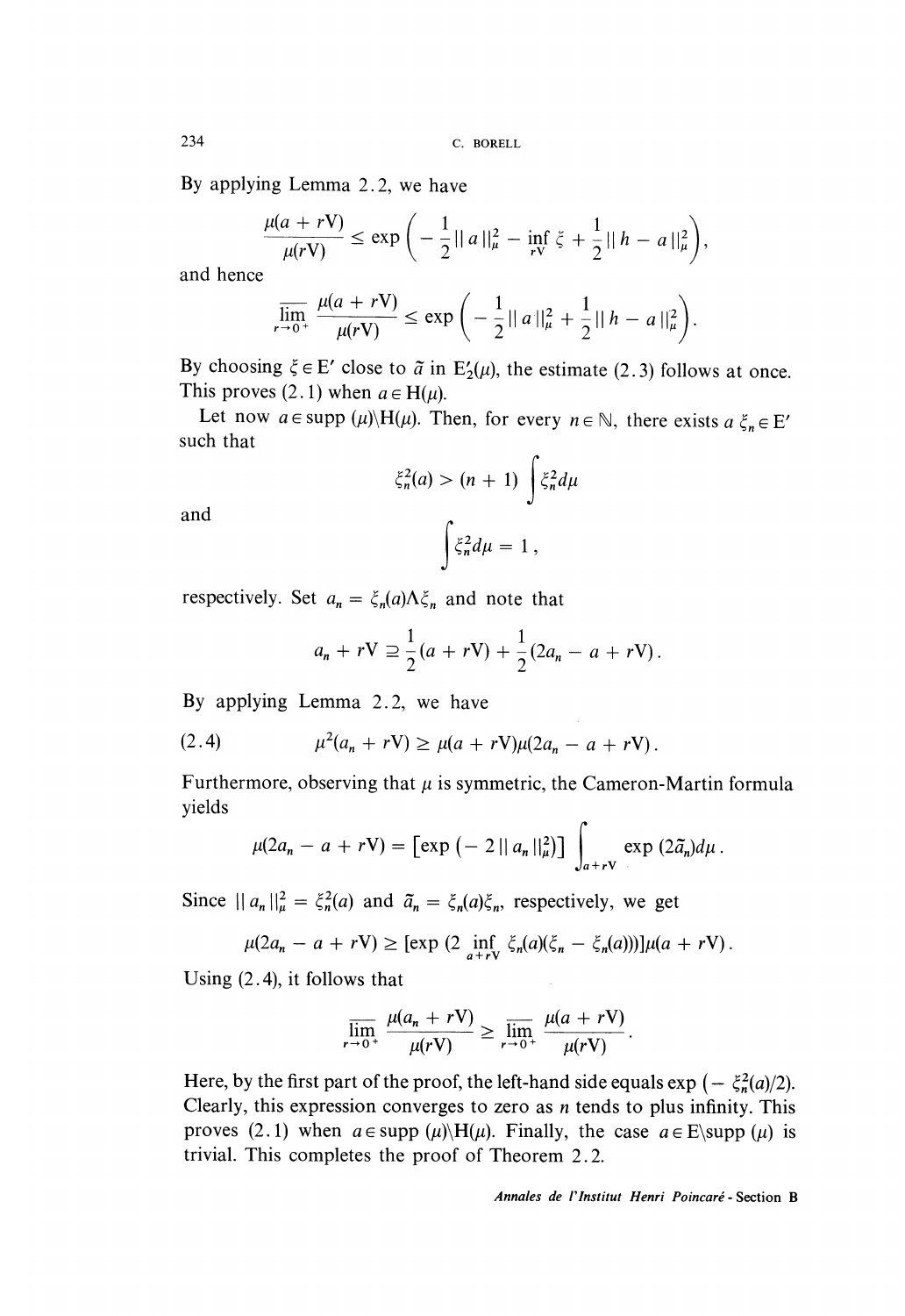We also have

THEOREM 2.3. — Let  $\mu \in \mathscr{G}(E)$  and suppose V is a bounded measurable subset of  $E$  with positive  $\mu$ -measure. Then

(2.5) 
$$
\lim_{t \to +\infty} (\mu(ta + V))^{1/t^2} = \exp\left(-\frac{1}{2}||a||_{\mu}^2\right), \qquad a \in E.
$$

*Proof.* — Without loss of generality it can be assumed that  $\mu \in \mathscr{G}_0(E)$ . Suppose first that  $a \in H(u)$ . As in the proof of Theorem 2.2, we have

(2.6) 
$$
\mu(ta + V) = \left[\exp\left(-\frac{t^2}{2}||a||_{\mu}^2\right)\right] \int_{V} \exp\left(-t\tilde{a}\right) d\mu,
$$

and

$$
\int_{V} \exp(-t\tilde{a})d\mu \geq \mu(V) \exp\bigg(-t(\mu(V))^{-1}\int_{V} \tilde{a}d\mu\bigg),
$$

respectively. Hence

$$
\lim_{t \to +\infty} (\mu(ta + V))^{1/t^2} \ge \exp\left(-\frac{1}{2} ||a||_{\mu}^2\right).
$$

We now prove the estimate

(2.7) 
$$
\overline{\lim}_{t \to +\infty} (\mu(ta + V))^{1/t^2} \le \exp\left(-\frac{1}{2} ||a||_{\mu}^2\right).
$$

To this end let  $\xi \in E'$  be arbitrary and set  $h = \Lambda \xi$ . Then, assuming  $t > 0$ , it follows that

$$
\int_{V} \exp\left(-t\,\tilde{a}\right) d\mu \leq \left[\exp\left(-t\,\inf_{V}\,\zeta\right)\right] \int_{V} \exp\left(t(\zeta-\tilde{a})\right) d\mu.
$$

Using the trivial estimate

$$
\int_{\mathbf{v}} \exp(t(\xi - \tilde{a})) d\mu \leq \exp\left(\frac{t^2}{2} ||h - a||_{\mu}^2\right),
$$

the relation (2.6) yields

$$
\overline{\lim}_{t\to+\infty} \left( \mu(ta + V)^{1/t^2} \le \exp\left( -\frac{1}{2} ||a||_{\mu}^2 + ||h-a||_{\mu}^2 \right).
$$

By choosing  $\xi$  to close to  $\tilde{a}$  in E<sub>2</sub>( $\mu$ ), we get (2.7). This proves (2.5) when  $a \in H(\mu)$ .

Let now  $a \in E\backslash H(\mu)$ . Then, for every  $n \in \mathbb{N}$ , there exists a  $\xi_n \in E'$  so that

$$
\xi_n^2(a) \ge (n+1) \int \xi_n^2 d\mu \,,
$$

Vol. XIII, n° 3 - 1977.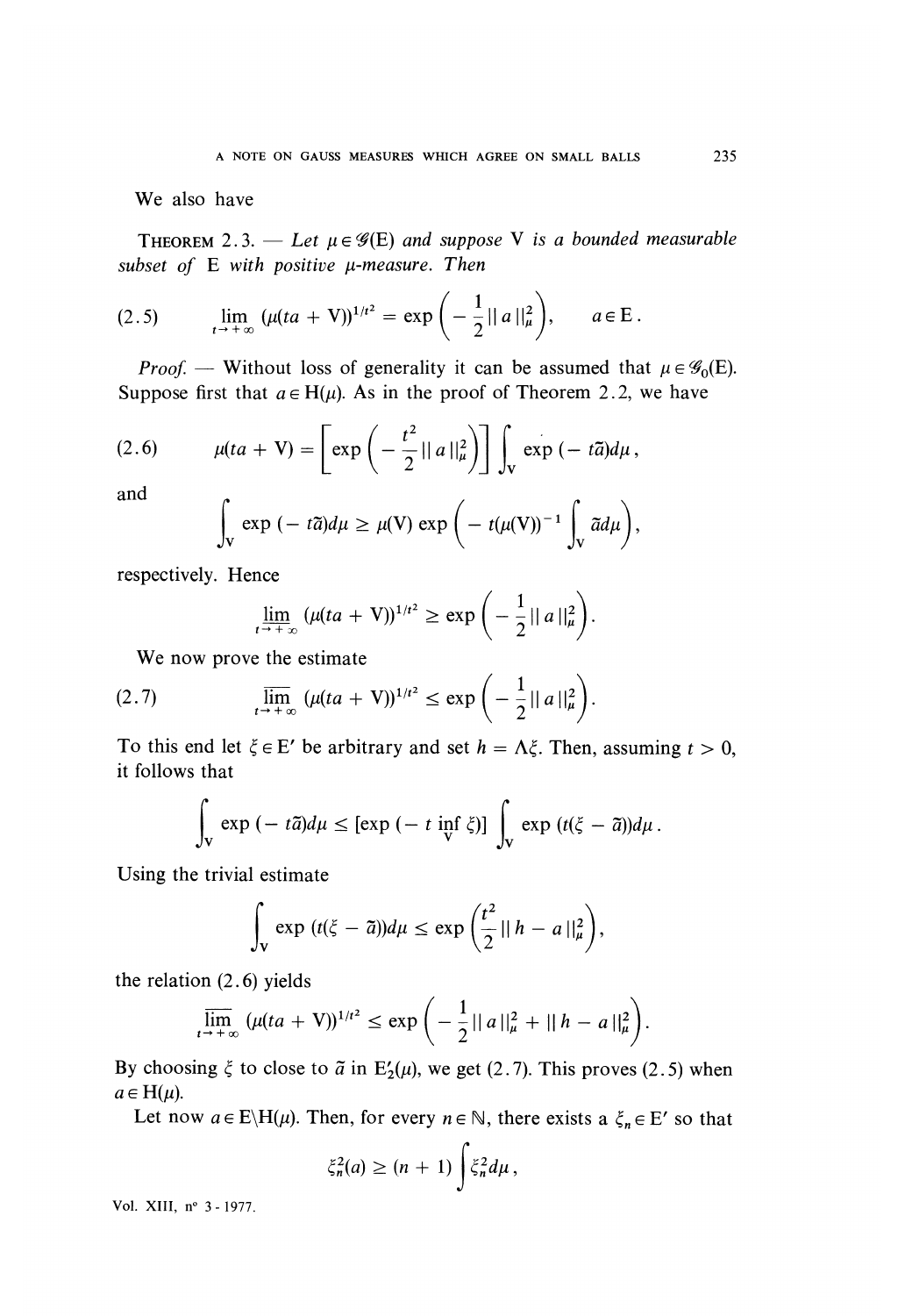and  $\xi_n(a) = 1$ , respectively. Since

$$
ta + V \subseteq \{\xi_n \ge t + \inf_{V} \xi_n\}, \quad t > 0,
$$

it follows that

$$
\overline{\lim}_{t\to +\infty} \left( \mu(ta + V) \right)^{1/t^2} \le \exp\left( - (n + 1)/2 \right).
$$

By letting *n* tend to plus infinity, we get (2.5) for  $a \in E\setminus H(u)$ . This concludes the proof of Theorem 2. 3.

#### 3. APPLICATIONS

The results proved in Section 2 apply to any locally convex Hausdorff vector space. In order to be concrete, however, we here restrict ourselves to Banach spaces and dual Banach spaces equipped with the weak\* topology respectively.

THEOREM 3.1. - Let E be a Banach space and suppose  $\mu \in \mathscr{G}_0(E)$  and  $v \in \mathscr{G}(E)$ . Moreover, assume there exists a function  $\delta : B(0:1) \rightarrow [0, +\infty[$ such that

$$
\mu(B(a; r)) = \nu(B(a; r)), \qquad 0 < r < \delta(a), \qquad ||a|| \leq 1
$$

Then  $\mu = \nu$ .

*Proof.* - Let c denote the barycentre of  $\nu$  and note that

$$
v_0(B(-c, r)) = \mu(B(0; r)) > 0, \qquad 0 < r < \delta(0),
$$

by Lemma 2.2. Hence  $-c \in \text{supp } v_0 = \overline{H(v)}$  [3], Cor. 8.2. By choosing  $k \in B(c; 1) \cap H(v)$ , we get

$$
\mu(\mathbf{B}(c - k; r)) = v_0(\mathbf{B}(- k; r)), \qquad 0 < r < \delta(c - k).
$$

Since  $v_0(B(0; r)) \ge v_0(B(-c; r)) > 0, r > 0$ , the relation

$$
1 \geq \frac{\mu(B(c-k; r))}{\mu(B(0; r))} = \frac{v_0(B(-k; r))}{v_0(B(0; r))} \cdot \frac{v_0(B(0; r))}{v_0(B(-c; r))}
$$

must be true for all  $0 < r < \min (\delta(c - k), \delta(0))$ . By letting r tend to zero from the right and using Theorem 2.2, we get  $-c \in H(v)$ . Moreover,

$$
\frac{\mu(B(a; r))}{\mu(B(0; r))} = \frac{v_0(B(a - c; r))}{v_0(B(0; r))} \cdot \frac{v_0(B(0; r))}{v_0(B(-c; r))}
$$

for every  $0 < r < \min (\delta(a), \delta(0))$  and  $||a|| \le 1$ . Another application of Theorem 2.2 therefore yields that  $H(\mu) = H(\nu)$  and

$$
||a||_{\mu}^{2} = ||a||_{\nu}^{2} - 2 \langle a, c \rangle_{\nu}, \quad a \in H(\mu), \quad ||a|| \leq 1.
$$

Annales de l'Institut Henri Poincaré - Section B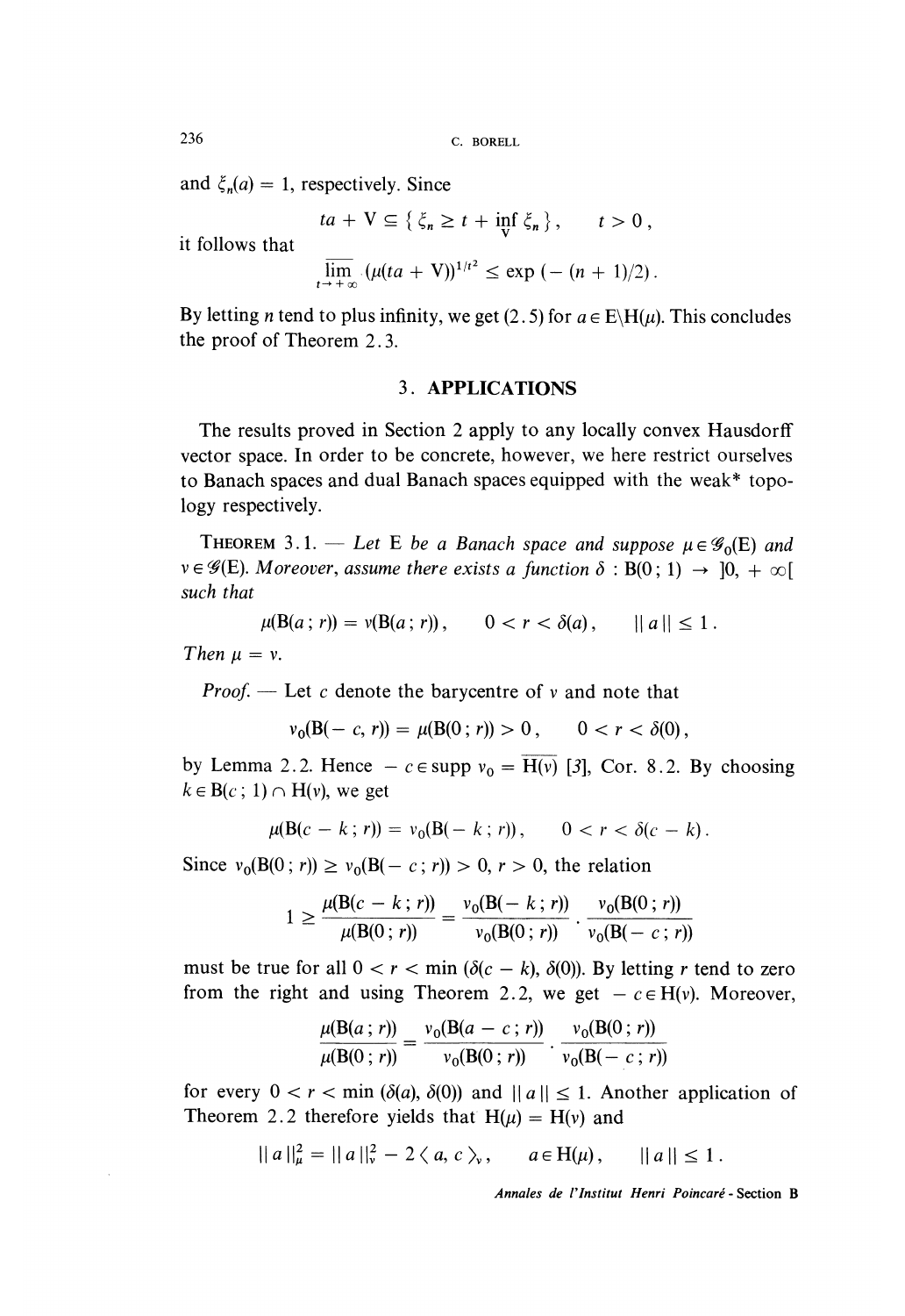Now choosing  $a = tc$  and letting t tend to zero, we have  $c = 0$ . Moreover,  $|| \cdot ||_{\mu} = || \cdot ||_{\nu}$ . Theorem 2.1 therefore implies that  $\mu = \nu$ . This proves Theorem 3.1.

THEOREM  $3.2$ . - Let E either be a Banach space or a dual Banach space equipped with the weak\* topology. Moreover, let  $\mu \in \mathscr{G}_0(E) \setminus \{$  Dirac measure at 0  $\}$  and  $v \in \mathcal{G}(E)$  be such that

$$
(3.1) \t\t \mu(B(0:1)) > 0
$$

and

$$
\mu(B(a: 1)) = \nu(B(a: 1)), \qquad ||a|| > K,
$$

where  $K > 0$  is a fixed constant. Then  $\mu = \nu$ .

The condition (3.1) is, of course, automatically fulfilled, if E is a Banach space. Note also that the closed unit ball  $B(0:1)$  is weak\* measurable when E is a dual Banach space.

*Proof.* – Theorems 2.3 and 2.1 tell us that  $\mu = v_0$ . Let c denote the barycentre of v. It only remains to be proved that  $c = 0$ . Suppose to the contrary that  $c \neq 0$ . Let first  $a \in E \setminus \{0\}$  be arbitrary and choose  $p = p_a \in \mathbb{N}$ + such that  $p || a || \ge || c || + 1$ . Then

$$
||npa + mc|| > K, m = 0, ..., n, \quad n > K.
$$

For every  $n \in \mathbb{N}$ , with  $n > K$ , we therefore get the following chain of equalities

$$
(3.2) \quad \mu(\mathbf{B}(npa \,;\, 1)) = \nu_0(\mathbf{B}(npa \,;\, 1)) = \nu(\mathbf{B}(npa + c \,;\, 1)) = \mu(\mathbf{B}(npa + c \,;\, 1)) = \ldots = \mu(\mathbf{B}(n(pa + c) \,;\, 1)) .
$$

By assuming that  $a \in H(\mu) \setminus \{0\}$  and applying Theorem 2.3, we deduce that  $c \in H(\mu)$ . In the next step, we set  $a = c$  and  $p = p_c$  in (3.2) and get, again using Theorem 2.3

$$
|| p_c c ||_{\mu} = || (p_c + 1)c ||_{\mu}.
$$

Hence  $c = 0$ , which is a contradiction. This, finally, shows that  $\mu = \nu$ and concludes the proof of Theorem 3.2.

REMARK  $3.1$ . - Theorem 3.1 is true for a dual Banach space E, equipped with the weak\* topology, if we assume that  $\mu(B(0, r)) > 0, r > 0$ . However, under these conditions both  $\mu$  and  $\nu$  extend to Gaussian Radon measures on the Banach space E [ $I$ ], Th. VI, 2; 1. The result is thus already contained in Theorem 3. l.

Vol. XIII, n° 3 - 1977.